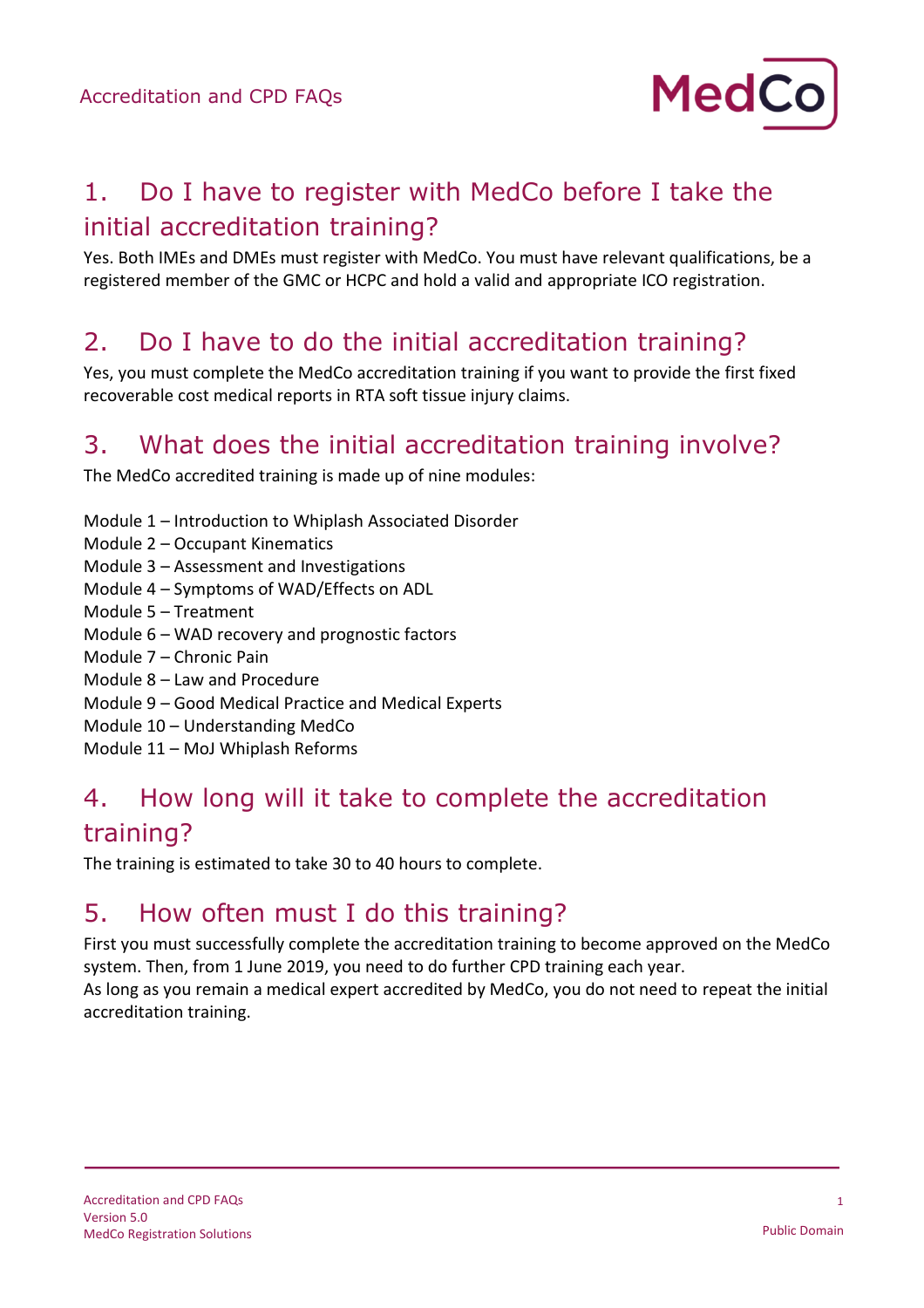

#### 6. Do I have to do a whole module in one session?

No. You may study the content at your own pace. Once you have completed the self-study materials and abstracts, and watched the supporting webinars, you will be ready to do the assessment for the module.

#### 7. How is the accreditation assessed?

There are ten assessments covering the content of Modules 1 to 8 and 10 to 11. Each assessment is a multiple-choice examination with 10 questions. The pass mark for each assessment is 80%.

#### 8. What happens if I do not pass one of the accreditation assessments?

You can revisit the learning materials and retake the assessment as many times as you wish.

# 9. Do I have to take the accreditation modules in a particular order?

No. You can do the modules in any order.

# 10. What happens when I have completed all the accreditation training and passed the assessments?

MedCo will automatically be notified that you have successfully passed the accreditation training. Completing the training itself does not guarantee access to the MedCo service. Your application will be reviewed and, provided you meet all the due diligence requirements, you will receive a notification that you are approved as a MedCo-accredited medical expert.

On receipt of the notification of your approval you will have **two months** to complete the set-up of your MedCo account and become an operational Medical Expert. Within two months you are required to accept either the full DME or IME User Agreement, according to your registration type, and you must also declare any Financial Links and pay the appropriate fee as set by the MedCo Charging Policy.

*IMPORTANT: Failure to complete the steps above within the two-month time period set will lead to the withdrawal of your account and you will need to complete the registration and initial accreditation training again.*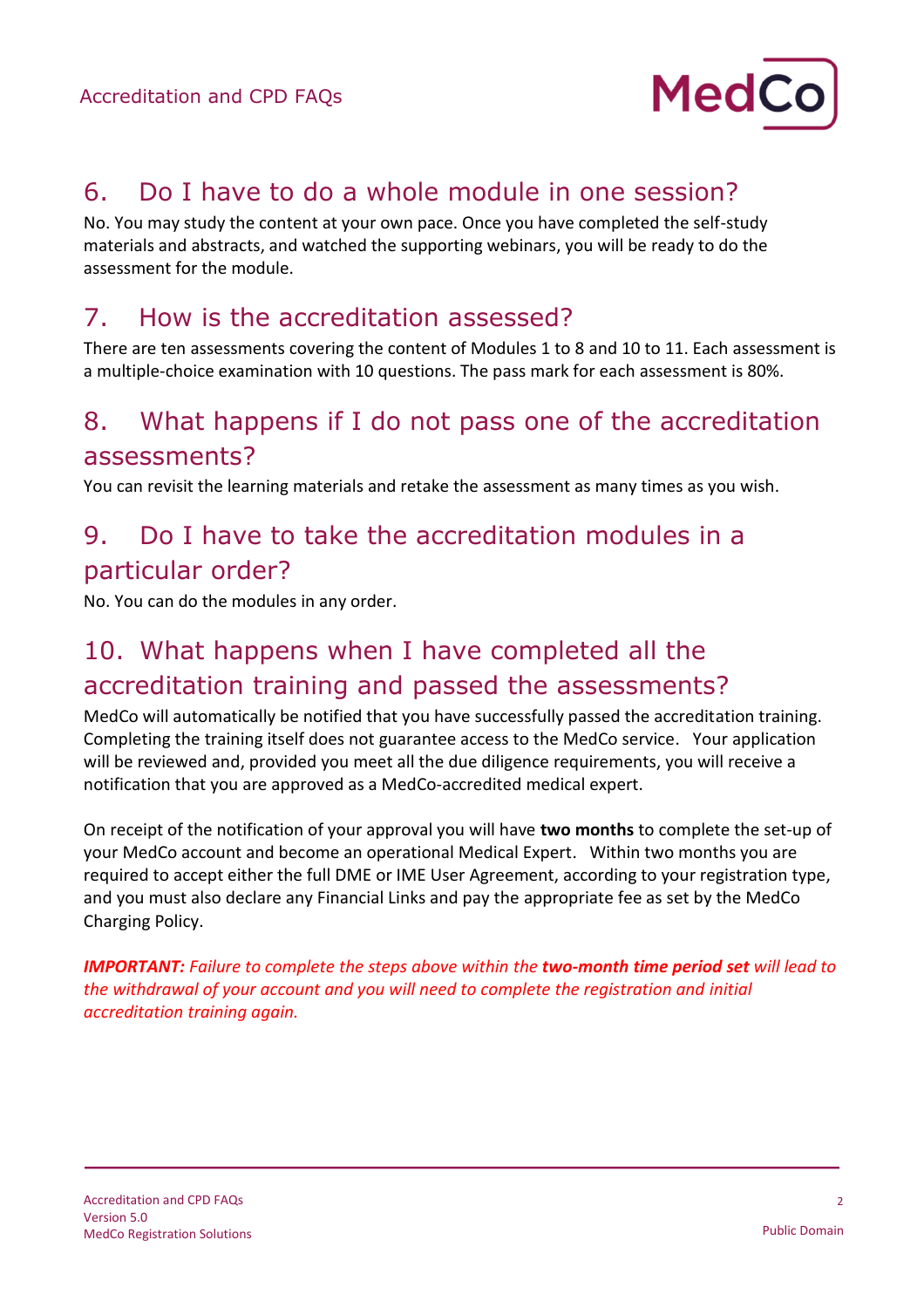

# 11. Will I still have access to the learning materials after I complete the training?

Yes.

# 12. How do I get a copy of my accreditation training certificate?

To obtain a copy of your accreditation certificate, log into your MedCo account and select the **Training** link. Once your training account opens select **My Accreditation.** You can view your grades and download a copy of your certificate in the **Administration** Tab located in the bottom right hand corner of the window.

#### **ADMINISTRATION**

- Course administration
	- o Grades
		- o Download Your Certificate

# 13. What happens if I do not complete the initial accreditation training?

If you do not complete the initial accreditation training **within nine months** your application will be rejected, and you will need to start the registration and accreditation training again. Any progress made with a previous attempt at the accreditation training cannot be transferred to a new application.

# 14. What does the annual MedCo CPD training programme comprise?

The MedCo CPD training programme runs from 1 June to 31 May. It is made up of various modules designed by the MedCo Education and Training Committee. Some modules are mandatory and others are optional. In May each year, the MedCo Board will stipulate how many hours' training are to be completed for the next CPD year.

In any academic year the MedCo Board may introduce mandatory modules which must be completed by a set date.